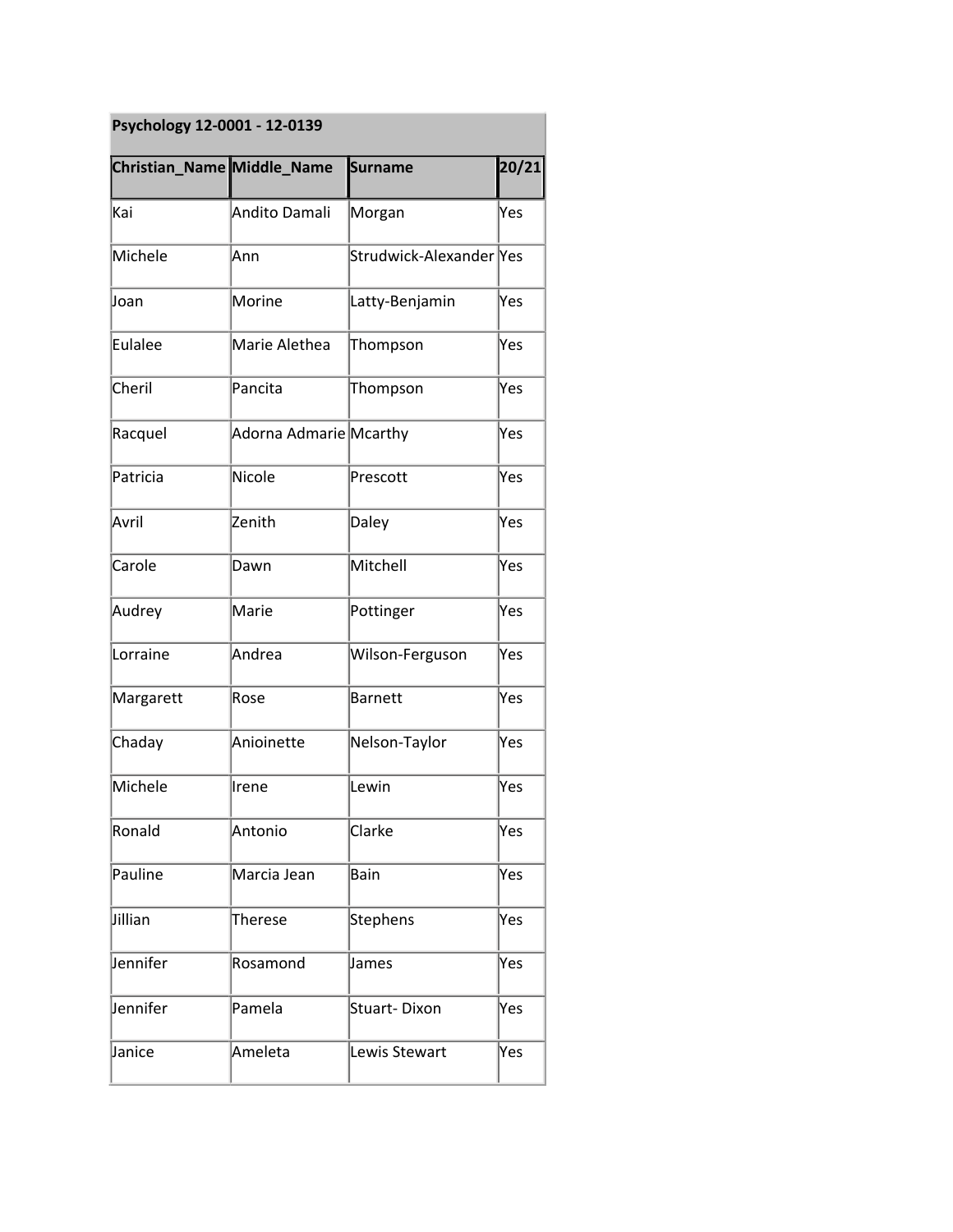## **Psychology 12-0001 - 12-0139**

|           | Christian_Name Middle_Name | <b>Surname</b>        | 20/21 |
|-----------|----------------------------|-----------------------|-------|
| Samantha  | Kayeon                     | Longman-Mills         | Yes   |
| Michelle  | Arlene                     | Hodges                | Yes   |
| Angela    | Margaret                   | <b>Daniels</b>        | Yes   |
| Orlean    | Janice                     | <b>Brown-Earle</b>    | Yes   |
| Rosemarie | Amy                        | Chung Voordouw        | Yes   |
| Heather   | <b>Triona</b>              | Whyte                 | Yes   |
| Marie     | Antoinette                 | Reynolds              | Yes   |
| Andre     | Hugh- Carwin               | Davis                 | Yes   |
| Sharon    | Annmarie                   | <b>Brown</b>          | Yes   |
| Benita    | Odelle                     | Morrison              | Yes   |
| Joni- Kay | Taj                        | Scott                 | Yes   |
| Tamaya    | Julianne                   | Wilson                | Yes   |
| Jennifer  | Dawn Marie                 | <b>Stephens</b>       | Yes   |
| Sharon    | Foy-Maree                  | Anderson              | Yes   |
| Sandra    | Elaine                     | Knight                | Yes   |
| Natalie   | Nadine                     | Robinson              | Yes   |
| Eulin     | Lilieth                    | Hyatt-Beckford        | Yes   |
| Marvett   | Cartena                    | Feare-Sterling        | Yes   |
| Shauna    | Tamara Marion              | Miller                | Yes   |
| Paulette  | Michelle                   | <b>Harrison Allen</b> | Yes   |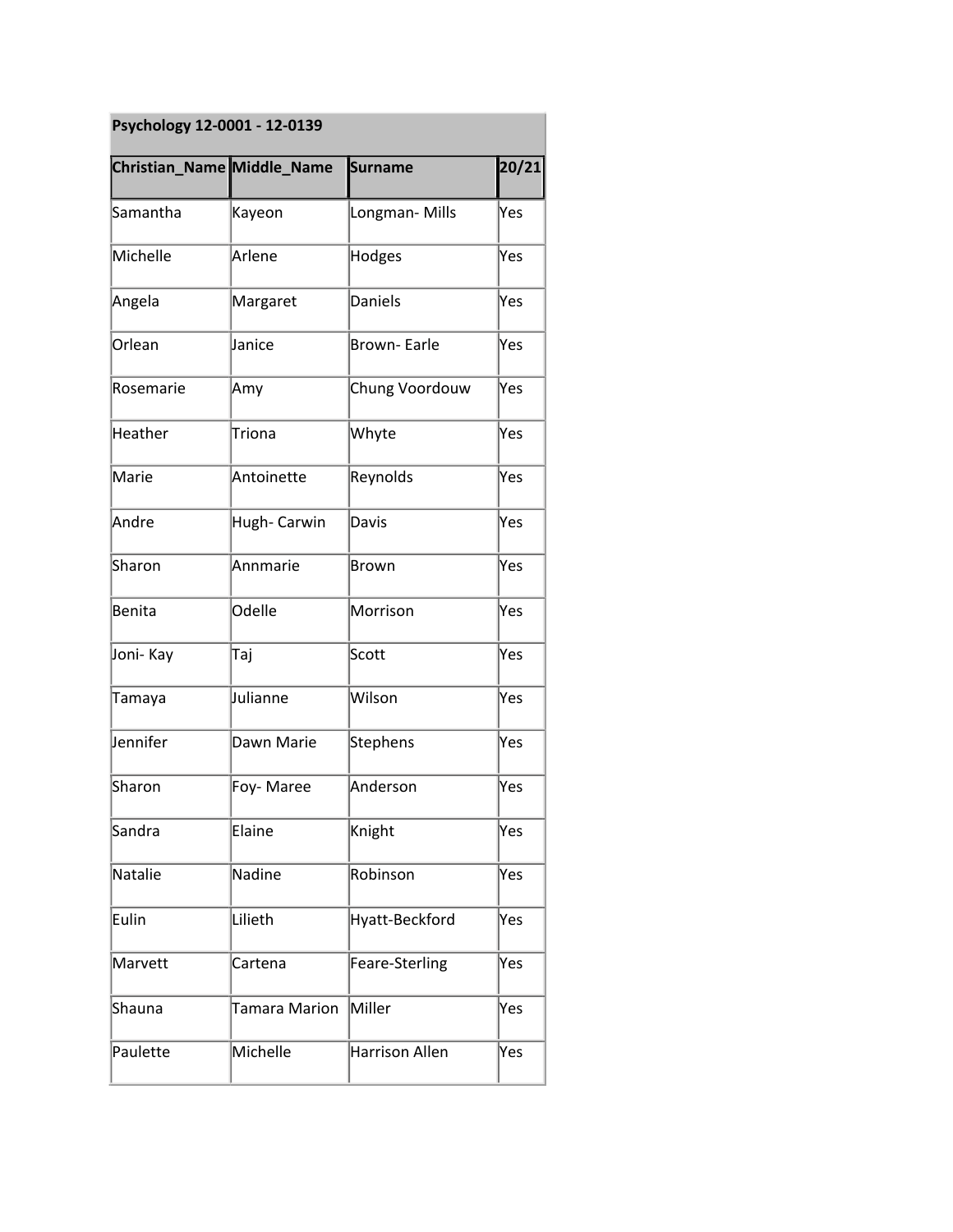| Psychology 12-0001 - 12-0139 |  |  |
|------------------------------|--|--|
|------------------------------|--|--|

|          | Christian_Name Middle_Name | <b>Surname</b>  | 20/21 |
|----------|----------------------------|-----------------|-------|
| Susaye   | St. Gail-Ann               | Rattigan        | Yes   |
| Ava-Gay  | Maria                      | Smith-McEkron   | Yes   |
| Celia    | Joy                        | Mceregor        | Yes   |
| Joan     | Lue                        | Pinkney         | Yes   |
| Sharon   | Lavar                      | Berry           | Yes   |
| Shelleka | Kayde-Ann                  | Matthews        | Yes   |
| Jillian  | Samantha                   | <b>Samms</b>    | Yes   |
| Beverley | Elaine                     | Goldson-Coy     | Yes   |
| Calvin   |                            | Young           | Yes   |
| Suzanne  | Oliviene                   | Singh-Jones     | Yes   |
| Patrece  | Peanella                   | Charles-Freeman | Yes   |
| Alicia   | Nasha                      | Lewis           | Yes   |
| Djavila  | Amari-Wint                 | Ho-Smith        | Yes   |
| Sasha    | Caroline                   | Bell            | Yes   |
| Craig    | Anthony                    | Mcnally         | Yes   |
| Jason    | Rayon                      | Wynter          | Yes   |
| Melody   | Leonie                     | <b>Samuels</b>  | Yes   |
| Marlene  | Vannessa                   | Pottinger-Gyles | Yes   |
| Marsha   | Joanna                     | Gooden          | Yes   |
| Shanique | Sashamae                   | Westcarr        | Yes   |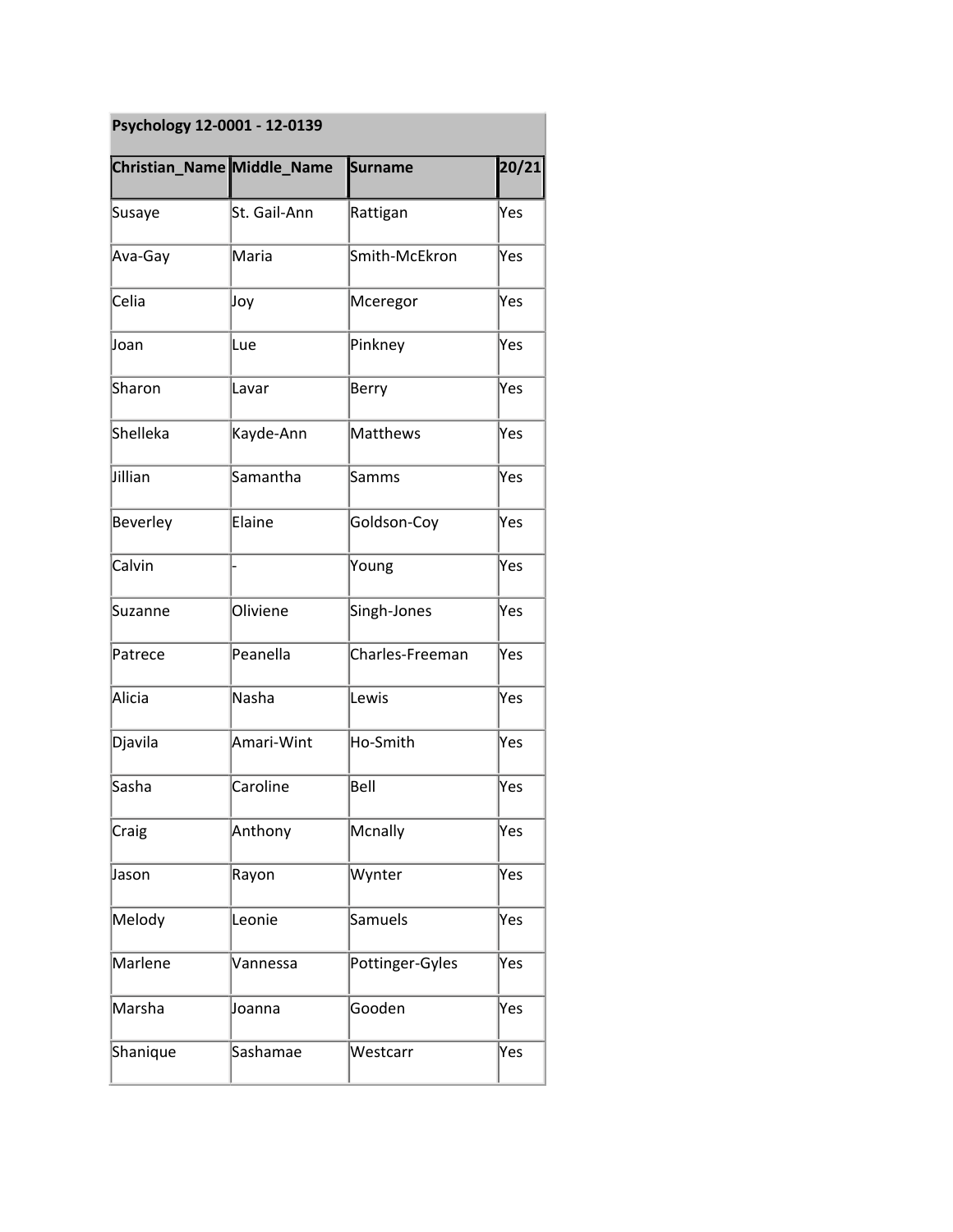| Psychology 12-0001 - 12-0139      |                     |                        |       |
|-----------------------------------|---------------------|------------------------|-------|
| <b>Christian_Name Middle_Name</b> |                     | <b>Surname</b>         | 20/21 |
| Yvette                            | Dianna              | <b>Boucher-Gardner</b> | Yes   |
| Gillian                           |                     | Giwa                   | Yes   |
| Toni-Ann                          | Carla               | Davis                  | Yes   |
| Deon                              | Andrea              | Smith                  | Yes   |
| Jhanille                          | Amoy                | <b>Brooks</b>          | Yes   |
| Cherena                           | Taqueesha-Ann       | Forbes                 | Yes   |
| Karen                             | Helena              | Desilva                | Yes   |
| Dorraine                          | Monique             | Cox                    | Yes   |
| Venese                            | Annmarie            | Madden                 | Yes   |
| Richard                           | <b>Byron George</b> | Henry                  | Yes   |
| Joy                               | Georgia             | Westcarr               | lYes  |
| Opal                              | Malone              | Davidson               | Yes   |
| Keith                             | Albert              | <b>Thomas</b>          | lYes  |
| Kenisha                           |                     | Reid                   | Yes   |
| Sosheina                          |                     | Whyte                  | Yes   |
| Charmine                          | Roslyn              | Johnson-Garwood        | Yes   |
| Olive                             |                     | Smith                  | Yes   |
| Nickiesha                         | Natasha             | Passard                | Yes   |
| Sheriffa                          | Antonette           | Wilkins-Colquhoun      | Yes   |
| Janelle                           |                     | Reid                   | Yes   |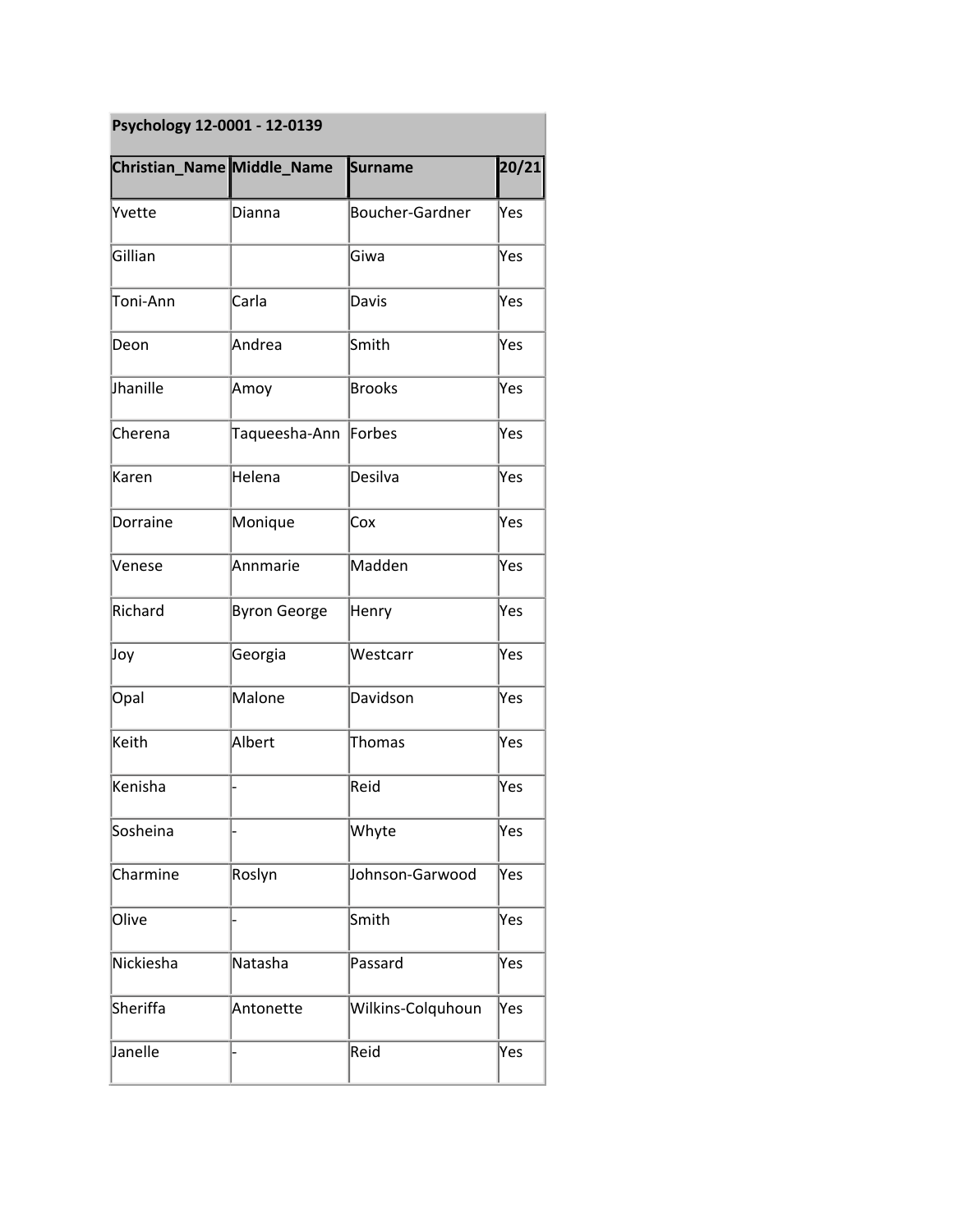| Psychology 12-0001 - 12-0139 |           |                       |       |
|------------------------------|-----------|-----------------------|-------|
| Christian_Name Middle_Name   |           | <b>Surname</b>        | 20/21 |
| Sonia                        |           | Wynter-Chantrelle     | Yes   |
| Raphael                      |           | Wellington            | Yes   |
| Dr Jason                     | Scott     | Hamilton              | Yes   |
| Justine                      | Kia Ariel | East-Campbell         | Yes   |
| Yvonne                       | loney     | Jackson               | Yes   |
| Debi                         |           | Douglas               | Yes   |
| Marion                       | Elizabeth | Robinson              | Yes   |
| Chalanie                     |           | <b>Stiebel</b>        | Yes   |
| Makesha                      | Tamaala   | Evans                 | Yes   |
| Melva                        | Ivorine   | Spence                | Yes   |
| Lisa                         | Diane     | Williams              | Yes   |
| Lorden                       | Gardfield | <b>Tingling</b>       | Yes   |
| Beverley                     | Faith     | <b>Tingling</b>       | Yes   |
| Deanette                     | Marie     | <b>Watson-Edwards</b> | Yes   |
| Keva                         | Renay     | Reid                  | Yes   |
| Barrington                   | Anthony   | Edwards               | Yes   |
| Annette                      | Sharon    | Richards              | Yes   |
| Shaye Ann                    | Gaye      | Campbell Mosquera     | Yes   |
| Janet                        | Loretta   | Walters               | Yes   |
| Hazel                        | Reanie    | Richardson            | Yes   |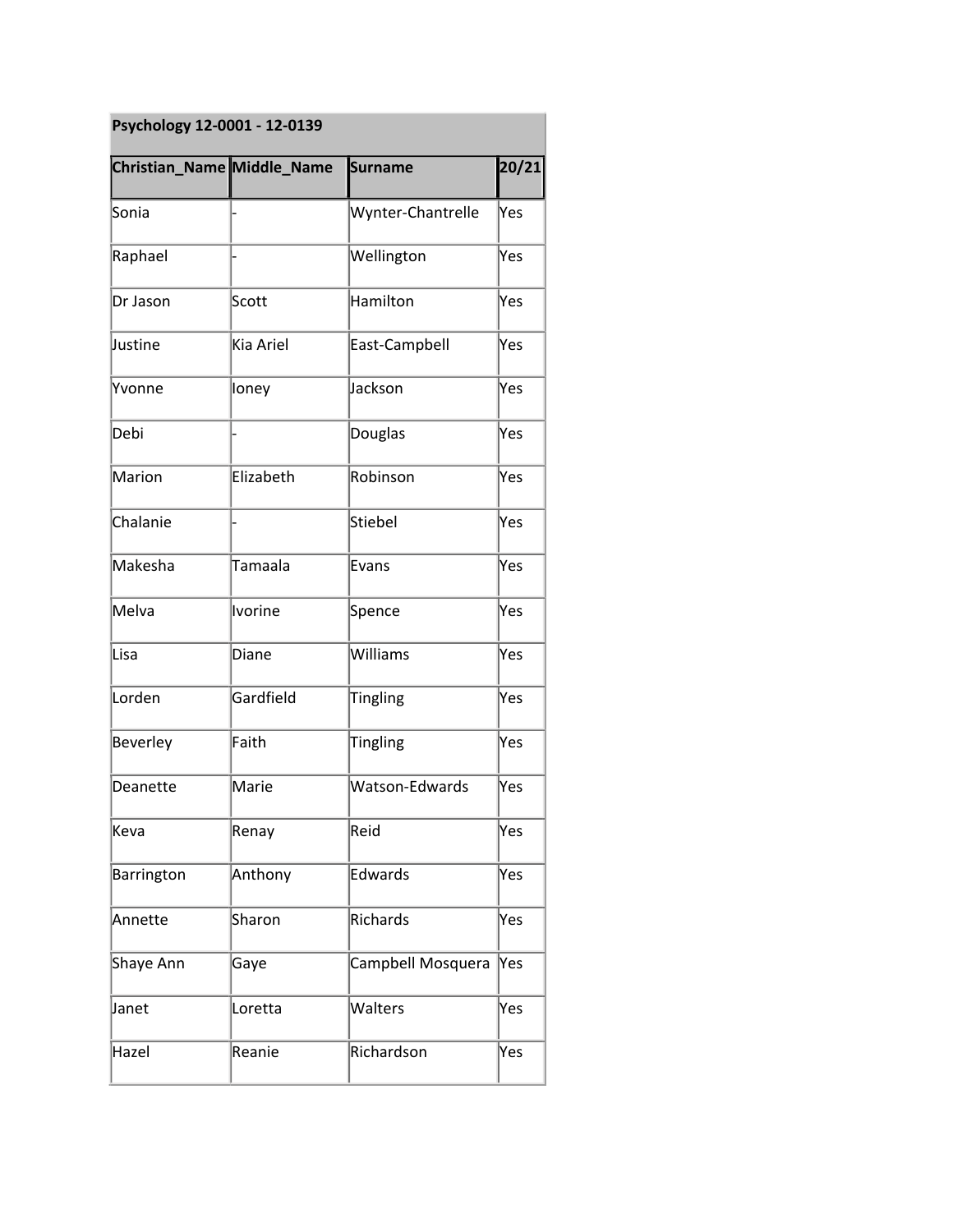| Psychology 12-0001 - 12-0139      |         |                    |       |  |
|-----------------------------------|---------|--------------------|-------|--|
| <b>Christian_Name Middle_Name</b> |         | <b>Surname</b>     | 20/21 |  |
| Claudin                           | lOdette | Anderson-Atkinson  | lYes. |  |
| Cavelle                           | Mary    | Chai-Hong-Delfosse | lYes  |  |
| Paul                              | Anthony | Smith              | Yes   |  |

## **Psychology 12-0001 - 12-0139**

| <b>Christian_Name Middle_Name Surname</b> |            |                           | 20/21             |
|-------------------------------------------|------------|---------------------------|-------------------|
| Alfred                                    | Chistopher | McLeod                    | Registered        |
| Stacy-Ann                                 |            | <b>Bovell</b>             | Registered        |
| Janelle                                   | Elise      | Titus                     | Registered        |
| Laurice                                   | Athena     | Palmer                    | Registered        |
| Matthew                                   | Linden     | McKenzie                  | Registered        |
| Calvin                                    | Earle      | Isaacs                    | Registered        |
| Patricia                                  | Marie      | Oberli                    | Registered        |
| Paulette                                  | Lucetta    | Morgan Needham Registered |                   |
| Verol                                     | Alexander  | <b>Billett</b>            | Registered        |
| Christina                                 | Samantha   | Walker                    | Registered        |
| Chad                                      | Alexi      | Lambert                   | Registered        |
| Juneill                                   | Chevoniese | McLean-Henry              | Registered        |
| Roy                                       | Radcliff   | Dennis                    | <b>Registered</b> |
| Juneill                                   | Chevoniese | Mclean-Henry              | Registered        |